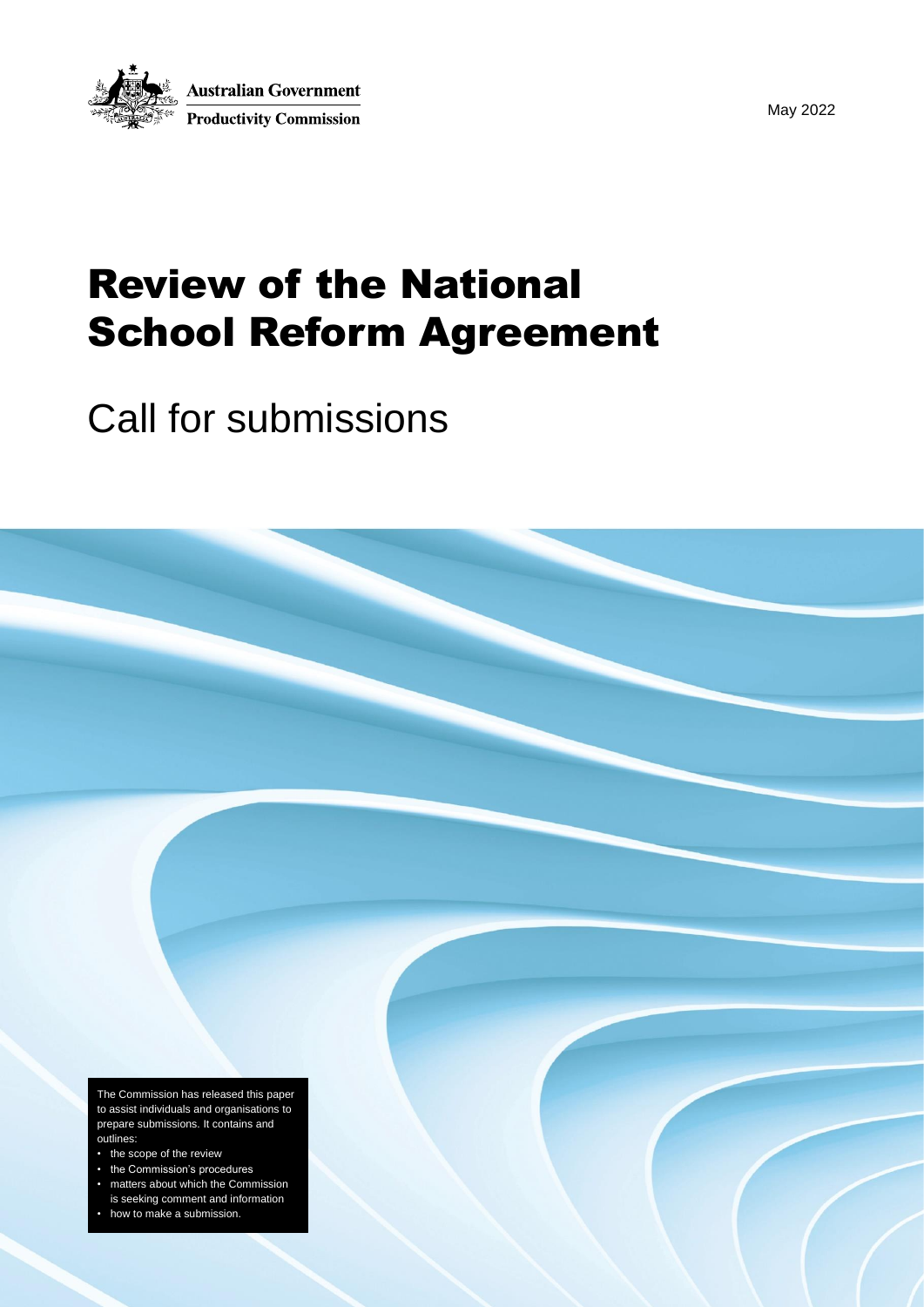The Productivity Commission acknowledges the Traditional Owners of Country throughout Australia and their continuing connection to land, waters and community. We pay our respects to their Cultures, Country and Elders past and present.

#### The Productivity Commission

**The Productivity Commission is the Australian Government's independent research and advisory body on a range of economic, social and environmental issues affecting the welfare of Australians. Its role, expressed most simply, is to help governments make better policies, in the long term interest of the Australian community.**

**The Commission's independence is underpinned by an Act of Parliament. Its processes and outputs are open to public scrutiny and are driven by concern for the wellbeing of the community as a whole.**

**Further information on the Productivity Commission can be obtained from the Commission's website (www.pc.gov.au).**

#### Call for submissions

The Commission has released this paper to assist individuals and organisations to prepare submissions to the study. It contains and outlines:

- the scope of the study
- the Commission's procedures
- matters about which the Commission is seeking comment and information
- how to make a submission (see attachment C).

Participants should not feel that they are restricted to comment only on matters raised in this paper. The Commission wishes to receive information and comment on issues which participants consider relevant to the study's terms of reference.

#### Key study dates

| Receipt of terms of reference     | <b>7 April 2022</b>                              |
|-----------------------------------|--------------------------------------------------|
| Due date for submissions          | 17 June 2022                                     |
| <b>Final report to Government</b> | 31 December 2022                                 |
| <b>Contact details</b>            |                                                  |
| Phone                             | 03 9653 2253                                     |
| Freecall                          | 1800 020 083                                     |
| Email                             | school.agreement@pc.gov.au                       |
| Website                           | www.pc.gov.au/inquiries/current/school-agreement |
|                                   |                                                  |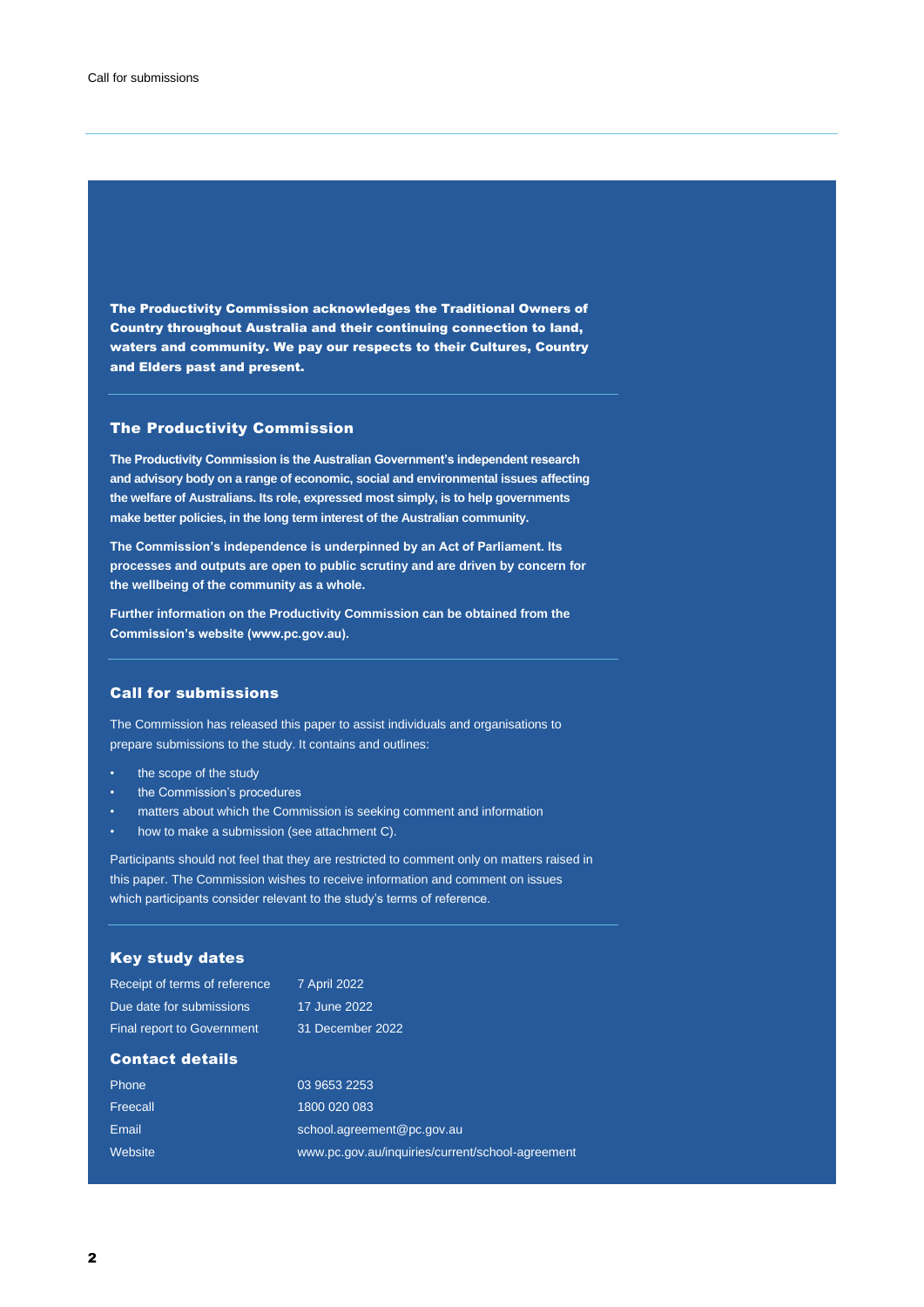# Contents

| 1. | <b>Background</b>                                                 | 4  |
|----|-------------------------------------------------------------------|----|
|    | What has the Commission been asked to do?                         | 6  |
|    | Our approach                                                      | 6  |
|    | How you can contribute to this review                             | 7  |
| 2. | <b>Drivers of student outcomes</b>                                | 7  |
| 3. | <b>Assessing the National Policy Initiatives</b>                  | 8  |
|    | Assessing appropriateness                                         | 10 |
|    | Assessing effectiveness                                           | 11 |
| 4. | <b>Assessing the National Measurement Framework for Schooling</b> | 12 |
|    | Assessing appropriateness                                         | 12 |
|    | <b>References</b>                                                 | 15 |
| А. | <b>Assessment framework</b>                                       | 16 |
| B. | <b>Terms of reference</b>                                         | 18 |
|    | Background                                                        | 18 |
|    | Scope of the review                                               | 18 |
|    | Process                                                           | 19 |
| C. | <b>How to make a submission</b>                                   | 20 |
|    | How to prepare a submission                                       | 20 |
|    | How to lodge a submission                                         | 21 |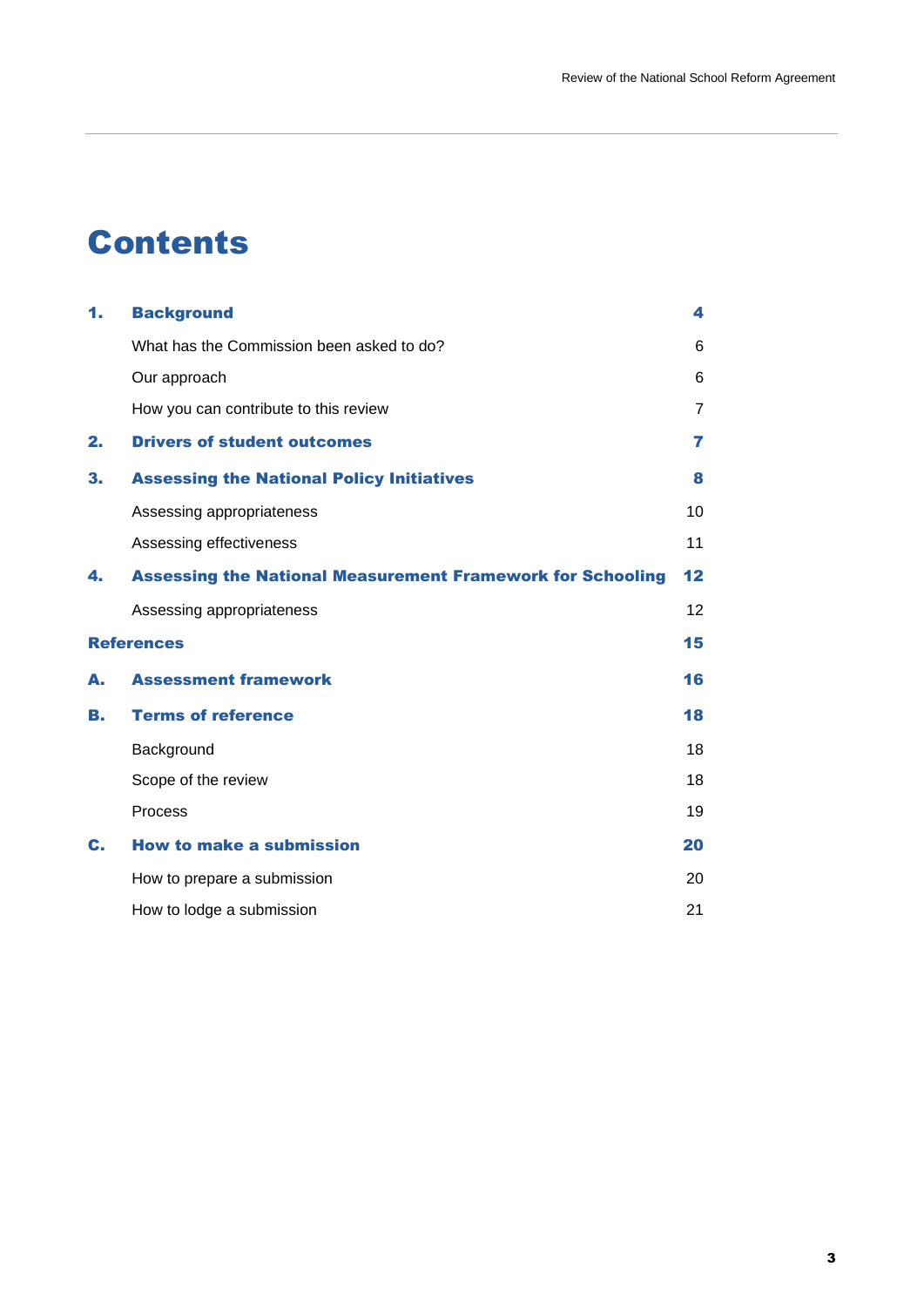# <span id="page-3-0"></span>1. Background

Education supports young people to realise their potential by providing the knowledge and skills they need to participate in the economy and in society, and by contributing to their wellbeing (COAG 2019).

Although primary responsibility for school education lies with States and Territories — and each has its own local priorities, policies and regulatory frameworks — Australia has a longstanding practice of collaboration between all governments to deliver school education reform (COAG 2018).

The National School Reform Agreement (NSRA) — a joint agreement between the Commonwealth, States and Territories — sets out the focus for collaborative reform efforts. The NSRA's overarching objective is for Australian schooling to provide a high-quality and equitable education for all students and it sets out long-term national outcomes, along with targets and sub-outcomes to track progress (figure 1).

To achieve these outcomes, the NSRA outlines three reform directions, supported by eight National Policy Initiatives (NPIs) and bilateral agreements specific to each State and Territory. Parties to the NSRA selected the NPIs based on evidence from several reviews, including *Through Growth to Achievement: Report of the Review to Achieve Educational Excellence in Australian Schools* (Gonski et al. 2018).

| <b>Objective</b> | Australian schooling provides a high quality and equitable education<br>for all students                                                                                    |                                                |                                                                                                         |
|------------------|-----------------------------------------------------------------------------------------------------------------------------------------------------------------------------|------------------------------------------------|---------------------------------------------------------------------------------------------------------|
| <b>Targets</b>   | Australia considered to be a high quality and high equity schooling system by<br>international standards by 2025                                                            |                                                |                                                                                                         |
|                  | By 2031, increase the proportion of people (age 20-24) attaining a Year 12<br>or equivalent qualification to 96 per cent <sup>a</sup>                                       |                                                |                                                                                                         |
|                  | By 2031, increase the proportion of Aboriginal and Torres Strait Islander people<br>(age 20-24) attaining a Year 12 or equivalent qualification to 96 per cent <sup>a</sup> |                                                |                                                                                                         |
| <b>Outcomes</b>  | Academic achievement<br>improves for all students,<br>including priority equity<br>cohorts <sup>b</sup>                                                                     | All students are engaged<br>in their schooling | Students gain the skills<br>they need to transition to<br>further study and/or work<br>and life success |
| Sub-outcomes     | 5 indicators                                                                                                                                                                | 1 indicator                                    | 1 indicator                                                                                             |

Figure 1 – National School Reform Agreement objectives, targets and outcomes

**a.** Target was amended to reflect the adoption of the updated national target for school education endorsed by State and Territory First Ministers through the National Agreement on Closing the Gap. **b.** For the purposes of the NSRA, priority equity cohorts include Aboriginal and Torres Strait Islander students, students living in regional, rural and remote locations, students with a disability and students from educationally disadvantaged backgrounds.

Source: COAG (2018).

The NPIs are focussed in areas where all parties agree national collaboration is the best means to achieve desired outcomes. All parties agreed to implement the NPIs over the 5 years to December 2023.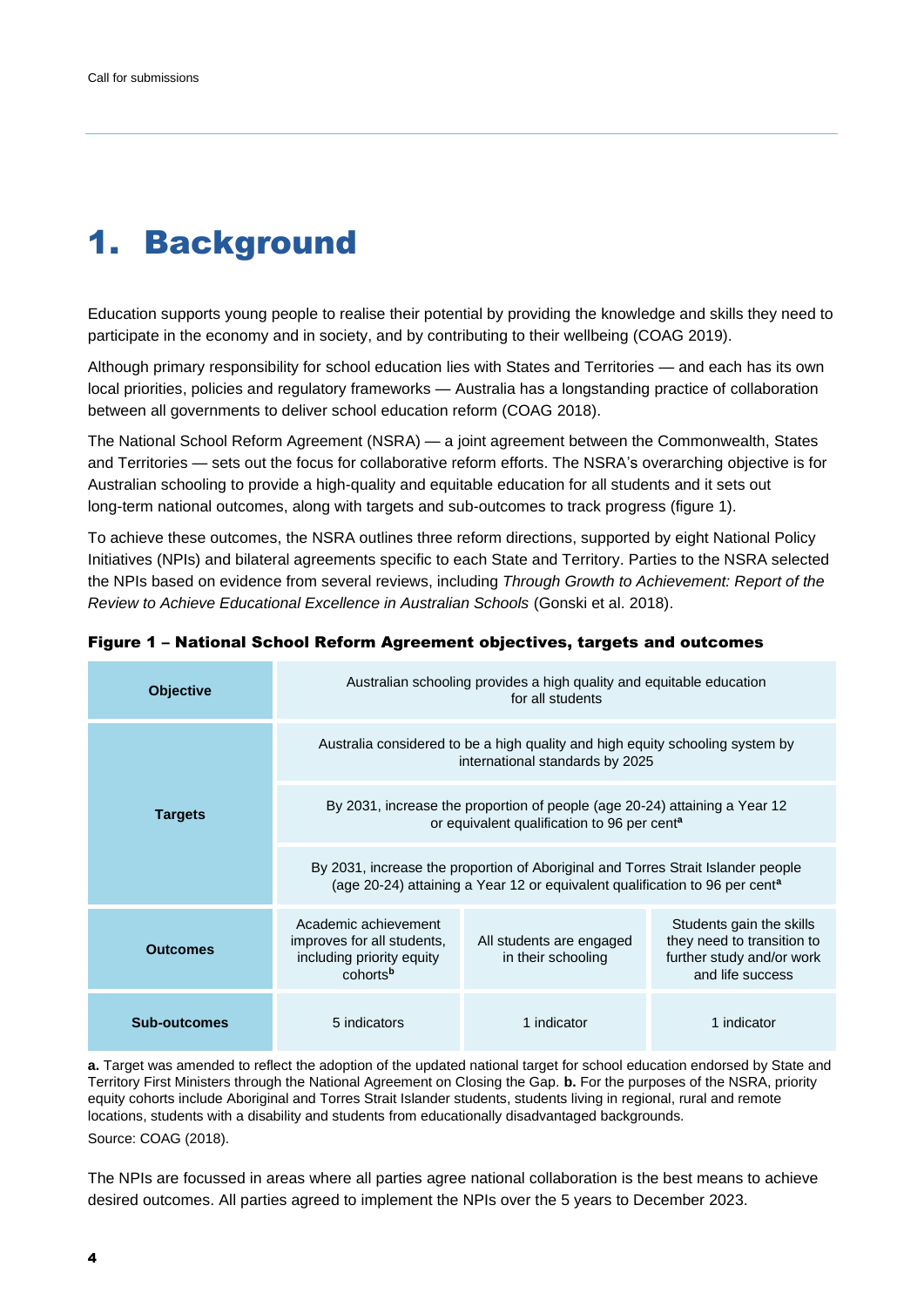Implementation of the NPIs is a condition of Commonwealth funding to States and Territories under the *Australian Education Act 2013* (Cwlth). 1

The NSRA was premised on common goals for schooling agreed by all governments and expressed in the *Melbourne Declaration on Educational Goals for Young Australians* (which was succeeded by the *Alice Springs (Mparntwe) Education Declaration* in December 2019*).* Like its predecessor, the *Alice Springs (Mparntwe) Education Declaration* articulates the goal that schooling in Australia promotes excellence and equity. A second agreed goal is that young Australians become confident individuals, successful learners, and informed members of the community (COAG 2008, p. 7, 2019, p. 4). The Declaration sets out in detail what these goals look like in practice and provides a useful reference for the Commission in undertaking this review.

The National Measurement Framework for Schooling in Australia (Measurement Framework), including the schedule of key performance measures, provides the basis for Australian Education Ministers to report to the community on the performance of schooling, in line with the Education Goals for Young Australians as expressed in the *Alice Springs (Mparntwe) Education Declaration* (ACARA 2020; COAG 2019). The Measurement Framework's key performance indicators correspond with some of the targets and sub-outcomes specified in the NSRA, but also include other indicators of school performance not in the NSRA (figure 2).

| 32 key performance measures in 4 areas of performance                                                                                                                                                                               |                                                                                                                                                                                                       |                                                                                              |                                                                                                                 |
|-------------------------------------------------------------------------------------------------------------------------------------------------------------------------------------------------------------------------------------|-------------------------------------------------------------------------------------------------------------------------------------------------------------------------------------------------------|----------------------------------------------------------------------------------------------|-----------------------------------------------------------------------------------------------------------------|
| 1. Participation<br>(9 measures)                                                                                                                                                                                                    | 2. Achievement in National<br><b>Assessment Program</b><br>(21 measures)                                                                                                                              | 3. Attainment<br>(2 measures)                                                                | 4. Equity<br>(derived) <sup>a</sup>                                                                             |
| $\cdot$ Enrolment<br>• Attendance rate and<br>level (2 measures)<br>• Participation in<br><b>NAPLAN</b><br>• Retention<br>• Participation in VET<br>• Participation in<br>post-school learning<br>pathways and work<br>(3 measures) | • Literacy<br>(10 measures and<br>sub-measures)<br>• Numeracy<br>• (6 measures and<br>sub-measures)<br>• Civics and citizenship<br>(1 measure)<br>• ICT literacy<br>(1 measure)<br>• Science literacy | • School completion and<br>attainment<br>• Attainment in<br>post-school learning<br>pathways | • Indigenous status<br>$\cdot$ Sex<br>• Language<br>• Location<br>• Socioeconomic<br>background<br>• Disability |

#### Figure 2 – National Measurement Framework for Schooling in Australia 2020

**a.** Equity measures are not separately listed in the schedule of key performance measures but are derived, for reporting purposes, by disaggregating the measures for participation, achievement, and attainment where it is possible and appropriate to do so.

Source: ACARA (2020).

<sup>1</sup> Australian Education Act, section 22. The Act was amended on 23 June 2017 to give effect to the Quality Schools package.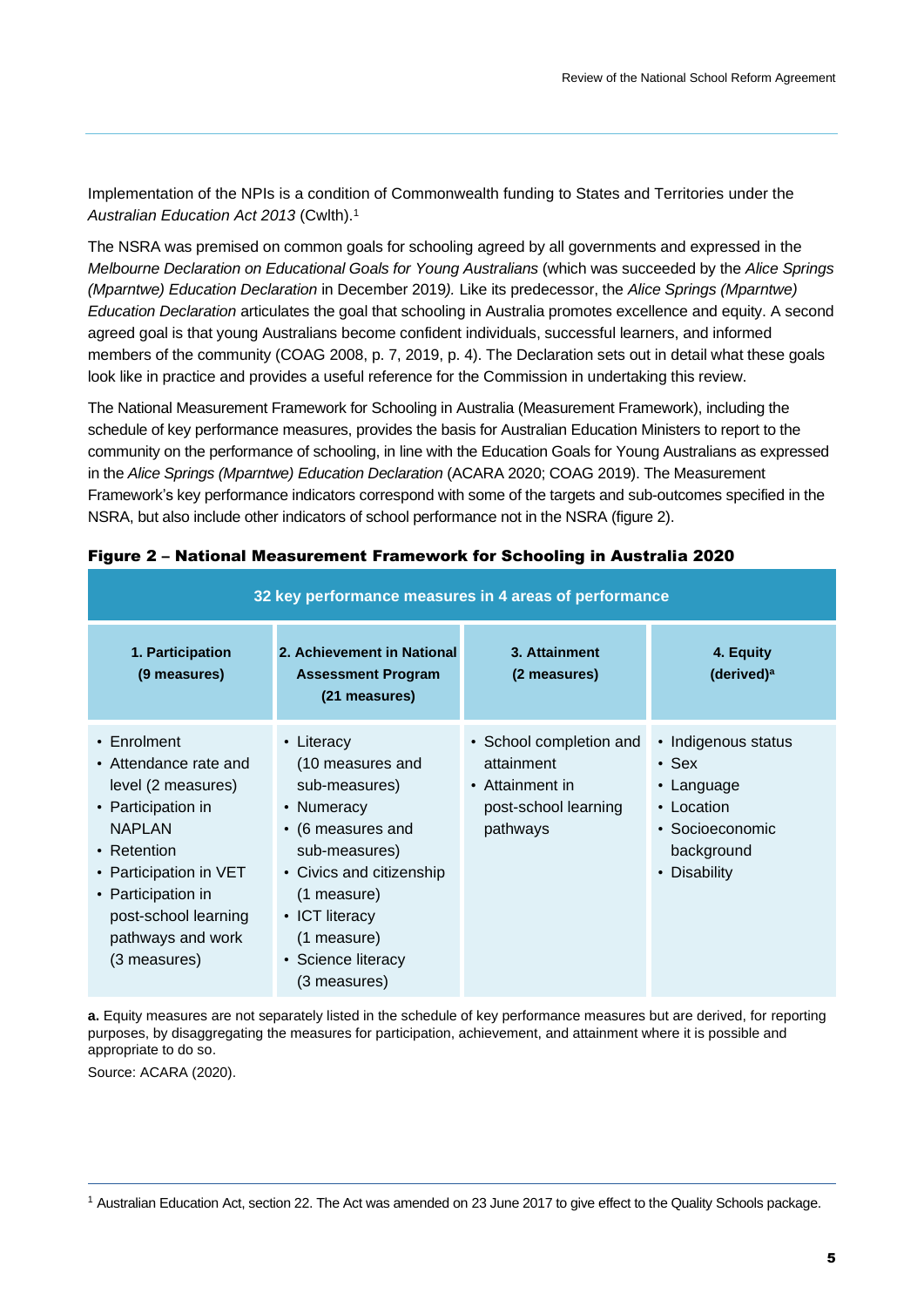## <span id="page-5-0"></span>What has the Commission been asked to do?

Under the NSRA, parties committed to an independent review of the NPIs, reporting by the end of 2022.<sup>2</sup> This review fulfils that commitment.

Consistent with the review provisions in the NSRA, the Australian Government has asked the Commission to assess:

- the effectiveness and appropriateness of the NPIs
- the appropriateness of the Measurement Framework in measuring progress towards achieving the outcomes of the NSRA.

It has also asked that the Commission make recommendations to inform the design of the next intergovernmental school reform agreement and to improve the Measurement Framework (attachment B). 3

## Our approach

The Commission will assess the NPIs against the objectives, outcomes, sub-outcomes (performance indicators) and targets set out in the NSRA. In doing so, the Commission will take into account other policies affecting school education, including other national reforms<sup>4</sup> and state-specific reform initiatives, as well as external factors that materially affect student outcomes.

To promote the ongoing value of the NSRA and Measurement Framework, the Commission will consider how to align these documents with emerging policy issues, priorities and evidence relating to schools.

In undertaking the review, the Commission will consult widely, including with Australian, state and territory governments, government and non-government schools, and peak groups representing students (including priority equity cohorts) and teachers.

The Commission has been asked to report by 31 December 2022, to allow time for the review's findings to inform the development of the next national agreement. Consistent with its terms of reference, the Commission will present its findings to Education Ministers before publishing its final report. The Commission also intends to release an interim report setting out its interim analysis and findings. By registering your interest on the project website, you will receive updates when further information becomes available.

The Commission is concurrently undertaking an inquiry into Australia's productivity performance, with the aim of identifying reforms to enhance future productivity and standards of living. As a critical element in the formation of Australian human capital, schools form part of the Productivity Inquiry.

<sup>2</sup> NSRA, sections 29, 31.

<sup>&</sup>lt;sup>3</sup> The scope of the review explicitly excludes any assessment of States' and Territories' compliance with minimum funding contribution requirements set out in section 22A of the Australian Education Act.

<sup>4</sup> Section 48 of the NSRA notes 'Existing initiatives will continue to progress through Education Council processes, but are not considered national policy initiatives for the purposes of section 22 of the Act. This includes, but is not limited to, the National STEM School Education Strategy, the National Career Education Strategy, the National Aboriginal and Torres Strait Islander Education Strategy 2015, the Nationally Consistent Collection of Data on School Students with Disability, work to combat bullying and cyberbullying and consideration of the recommendations of the Royal Commission into Institutional Responses to Child Sexual Abuse'.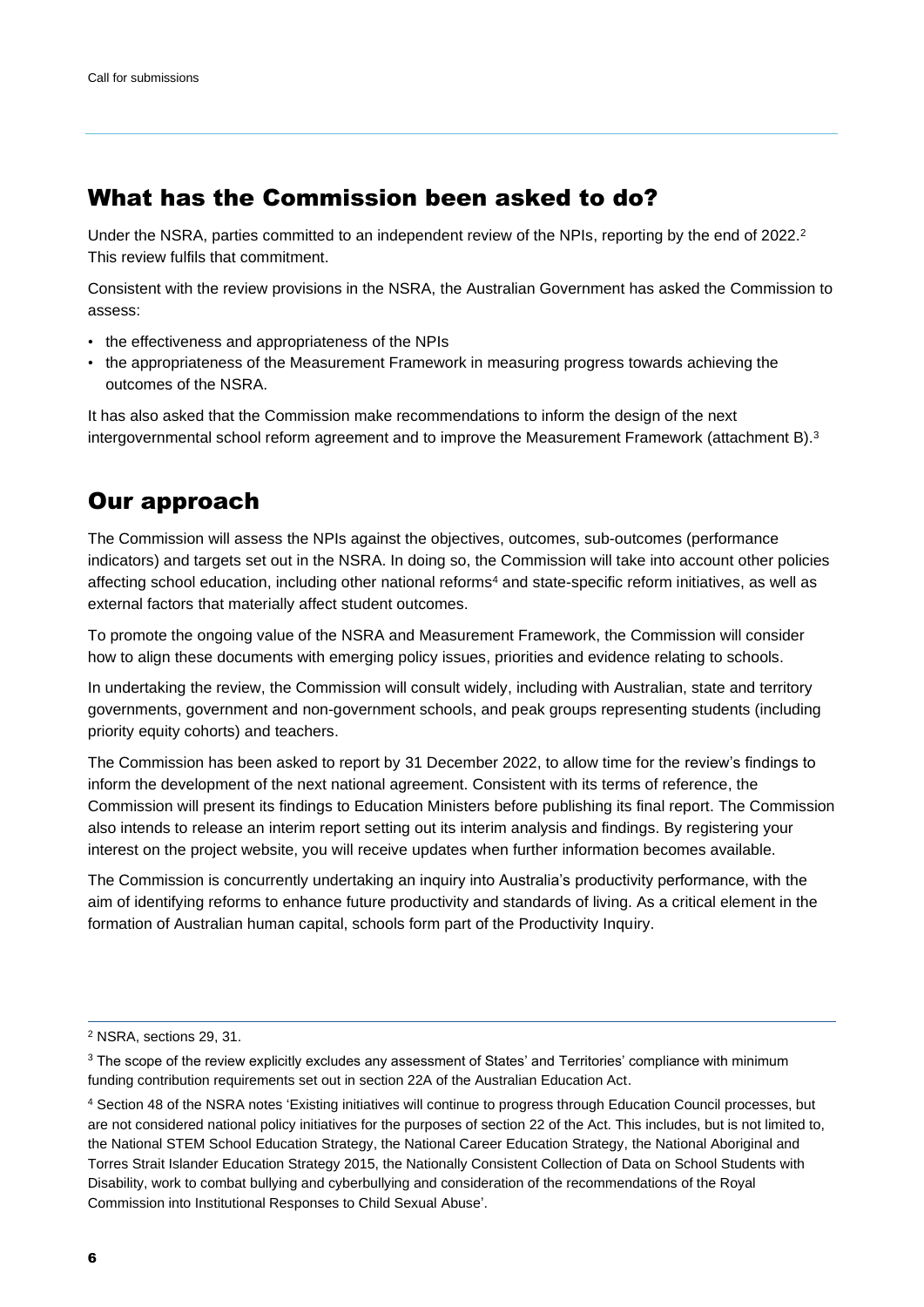<span id="page-6-0"></span>The Productivity Inquiry consideration of schools will be complementary to the NSRA review, taking a broader, economy-wide focus on the role of schools in ensuring a productive future workforce. The terms of reference for the Productivity Inquiry are available at <https://www.pc.gov.au/inquiries/current/productivity>

To minimise duplication of effort, stakeholders may include information about school reform options that could increase productivity (but are not necessarily best pursued through the NSRA) as a supplement to their submission to this review and in lieu of a standalone submission to the Productivity Inquiry. This information will be considered by the Productivity Inquiry.

## How you can contribute to this review

This paper sets out questions and points of interest raised by the review's terms of reference (attachment B). The Commission welcomes comments and evidence on issues relevant to this review.

Attachment C explains how to make a submission or brief comment. Submissions should be made by 17 June 2022.

Details of the Commission's review process can be found at [www.pc.gov.au/inquiries/current/school](http://www.pc.gov.au/inquiries/current/school-agreement)[agreement](http://www.pc.gov.au/inquiries/current/school-agreement)

# 2. Drivers of student outcomes

The nationally agreed reforms set out in the NSRA were, in part, a response to evidence that simply providing more funding does not in itself improve student outcomes. The OECD has found that for high-income countries like Australia it matters more how money is spent, than how much is spent (DESE 2021h, p. 1).

As part of its assessment of the NPIs, the Commission is collecting and analysing data on different aspects of student performance, including (but not limited to) those outlined in the NSRA sub-outcomes relating to student achievement, engagement and skill acquisition (at the national level and for priority equity cohorts).

The Commission is particularly interested in stakeholder views and evidence on the key policy and external drivers of student outcomes relating to academic achievement, engagement, and skill acquisition over the past decade or more. The Commission is also interested in whether the NSRA is measuring the 'right' outcomes, using the 'right' metrics. Section 4 examines these latter issues in more detail.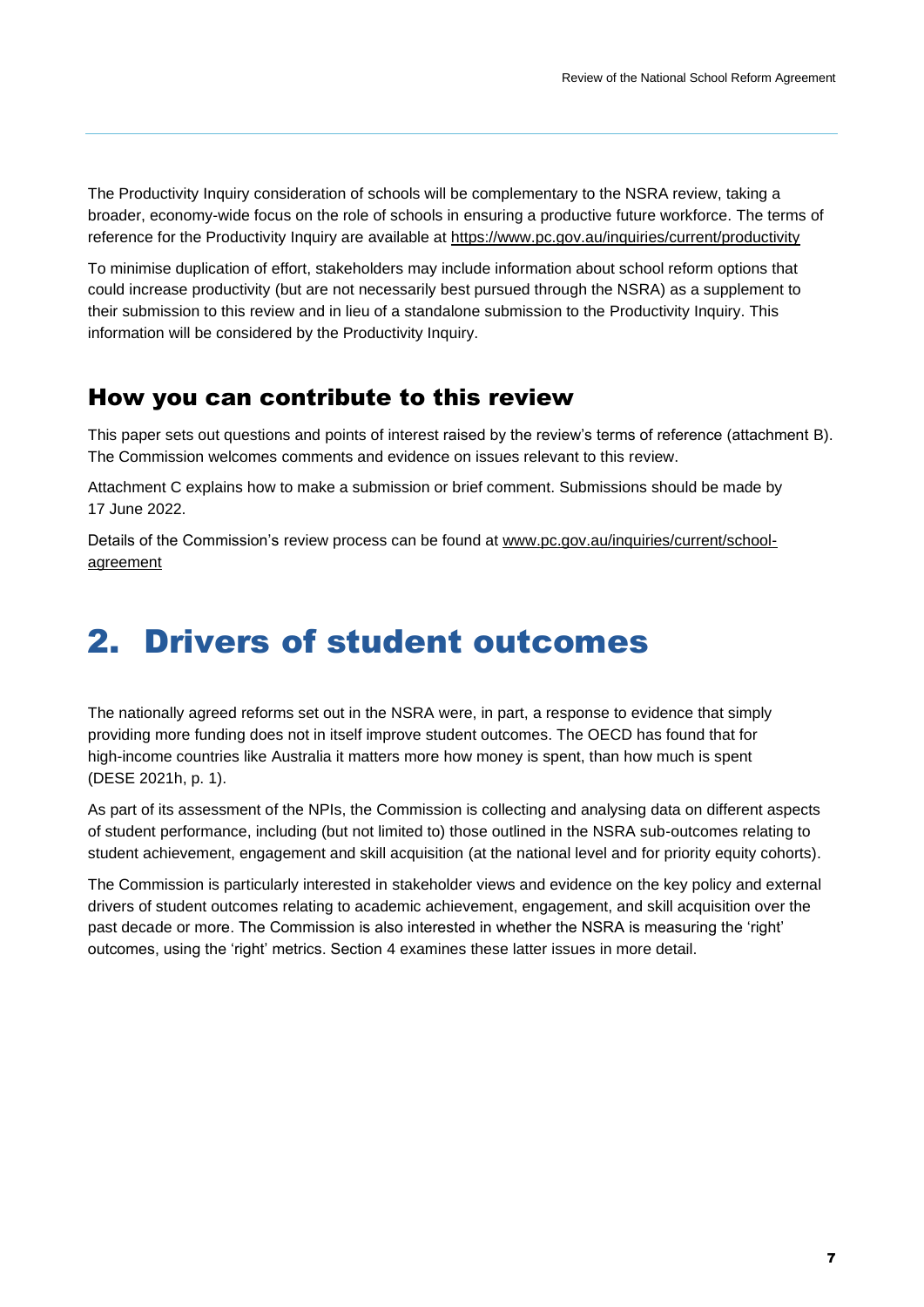<span id="page-7-0"></span>

#### **Information request 1: Drivers of student outcomes**

- a. What does the evidence suggest are the key drivers of student outcomes across the three key NSRA domains — academic achievement, engagement, and skill acquisition?
- b. Are there barriers that disproportionately impact outcomes for specific cohorts of students?
- c. Which of these drivers or barriers can governments change or influence?
- d. Have these drivers changed over the past decade or over the life of the NSRA?
- e. Looking forward, are there changes in the external environment or policy context that will affect these drivers?

# 3. Assessing the National Policy Initiatives

Two key tasks of this review are to assess the appropriateness and effectiveness of the NPIs and to make recommendations to inform the design of the next intergovernmental school reform agreement. Figure 3 summarises the NPIs and sets out progress as reported in the latest available updates.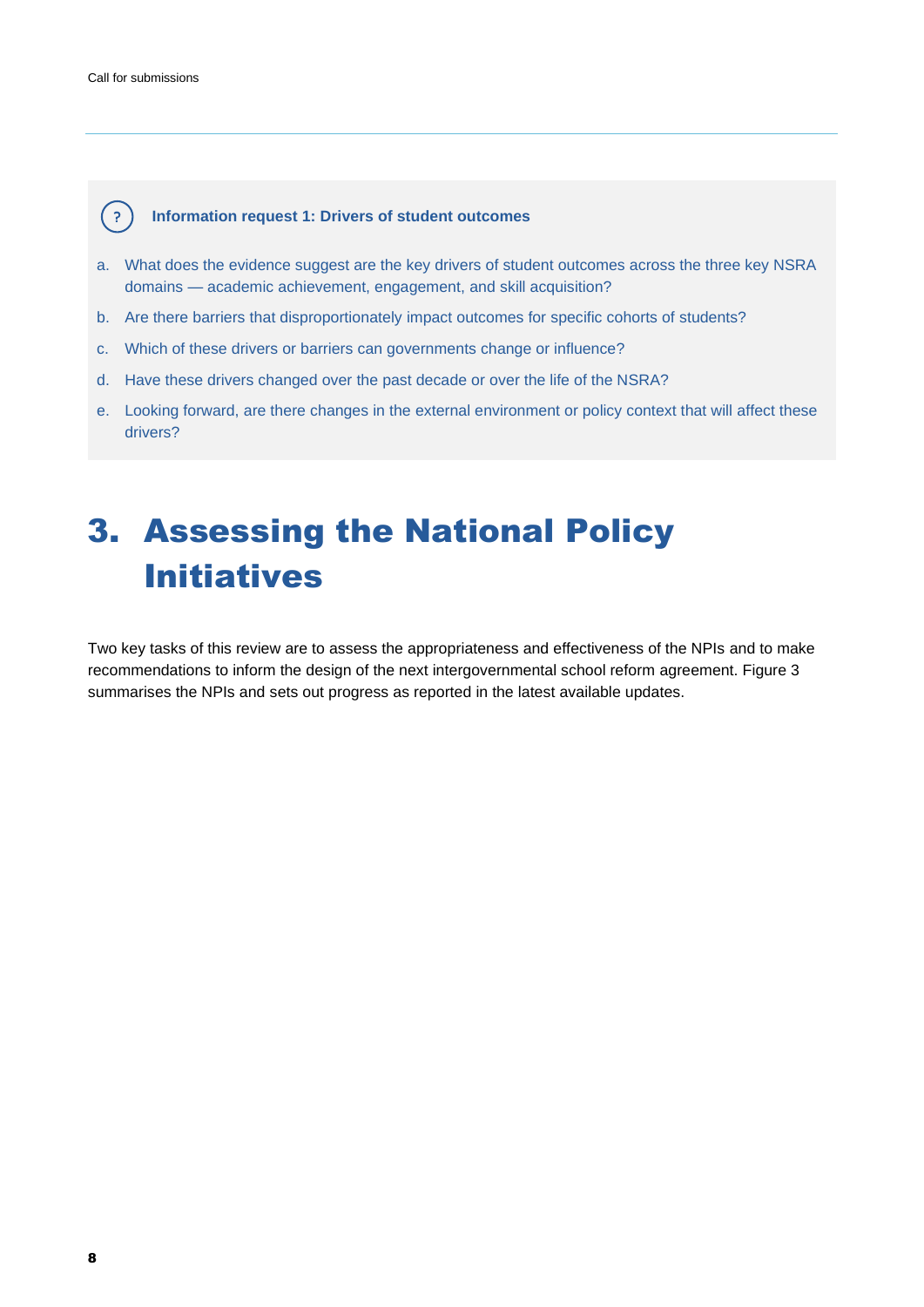#### Figure 3 – National School Reform Agreement National Policy Initiatives

Commitments and implementation progress as of 2021

| <b>National Policy Initiatives</b>                                                                                                                                                                                                                                                                                                   | <b>What's been</b><br>committed?                                                                                        | Reported progress as at last<br>update                                                                                                                                                                     |
|--------------------------------------------------------------------------------------------------------------------------------------------------------------------------------------------------------------------------------------------------------------------------------------------------------------------------------------|-------------------------------------------------------------------------------------------------------------------------|------------------------------------------------------------------------------------------------------------------------------------------------------------------------------------------------------------|
| Enhance the Australian<br>Curriculum to support teacher<br>assessment of student<br>attainment and growth<br>against clear descriptors <sup>a</sup><br>Assist teachers to monitor<br>individual student progress<br>and identify learning needs<br>through opt-in and on<br>demand student learning<br>assessment tools <sup>a</sup> | The online resources,<br>with associated<br>professional learning,<br>will be progressively<br>rolled-out from 2022     | Learning progressions have been<br>developed and the online<br>resources, with associated<br>professional learning, will be<br>progressively rolled out from 2022                                          |
| Review senior secondary<br>pathways into work, further<br>education and training                                                                                                                                                                                                                                                     | Implement<br>recommendations as<br>appropriate                                                                          | <b>Education Ministers agreed with</b><br>all 20 of the report's<br>recommendations in-principle                                                                                                           |
| Review teacher workforce<br>needs of the future to attract<br>and retain the best and<br>brightest to the teaching<br>profession and attract<br>teachers to areas of need                                                                                                                                                            | Implement a National<br><b>Workforce Strategy</b>                                                                       | A National Teacher Workforce<br>Strategy was reported to<br>Education Ministers in 2020                                                                                                                    |
| Strengthen the initial teacher<br>education accreditation<br>system                                                                                                                                                                                                                                                                  | Commence national<br>quality assurance<br>activities                                                                    | Quality assurance activities have<br>commenced. The performance<br>assessment initiative has been<br>implemented across a majority of<br>higher education providers                                        |
|                                                                                                                                                                                                                                                                                                                                      | Requires pre-service<br>teachers to complete a<br>final year teaching<br>performance<br>assessment                      |                                                                                                                                                                                                            |
| Implement a national unique<br>student identifier to support<br>better understanding of<br>student progression and<br>improve the national evidence<br>base                                                                                                                                                                          | All students to have a<br>unique student<br>identifier by the end of<br>the Agreement                                   | In the design stage. Engaging<br>expertise on privacy, legal and<br>technical issues and service<br>design                                                                                                 |
| Establish an independent<br>national evidence institute to<br>inform teacher practice,<br>system improvement and<br>policy development                                                                                                                                                                                               | <b>The National Evidence</b><br>Institute to commence<br>operations from 2020                                           | The Australian Education<br>Research Organisation has been<br>established, their first research<br>agenda was released in 2021                                                                             |
| Improve national data quality,<br>consistency and collection to<br>improve the national evidence<br>base and inform policy<br>development                                                                                                                                                                                            | Agree equity and<br>proficiency standards<br>and consider strategic<br>opportunities to<br>enhance the evidence<br>base | <b>Education Council has approved</b><br>the revised Measurement<br>Framework for Schooling in<br>Australia 2019 which included<br>proficiency standards.<br>A number of research projects are<br>underway |
|                                                                                                                                                                                                                                                                                                                                      |                                                                                                                         |                                                                                                                                                                                                            |

**a.** The online formative assessment initiative combines two of the eight National Policy Initiatives and aims to support students, student learning and student achievement. **b.** The online resources have a dedicated website that provides some additional information on progress (https://ofai.edu.au/).

Source: COAG (2018); DESE (2021c, 2021a, 2021b, 2021d, 2021f, 2021g, 2021e); Education Council (2019, 2020).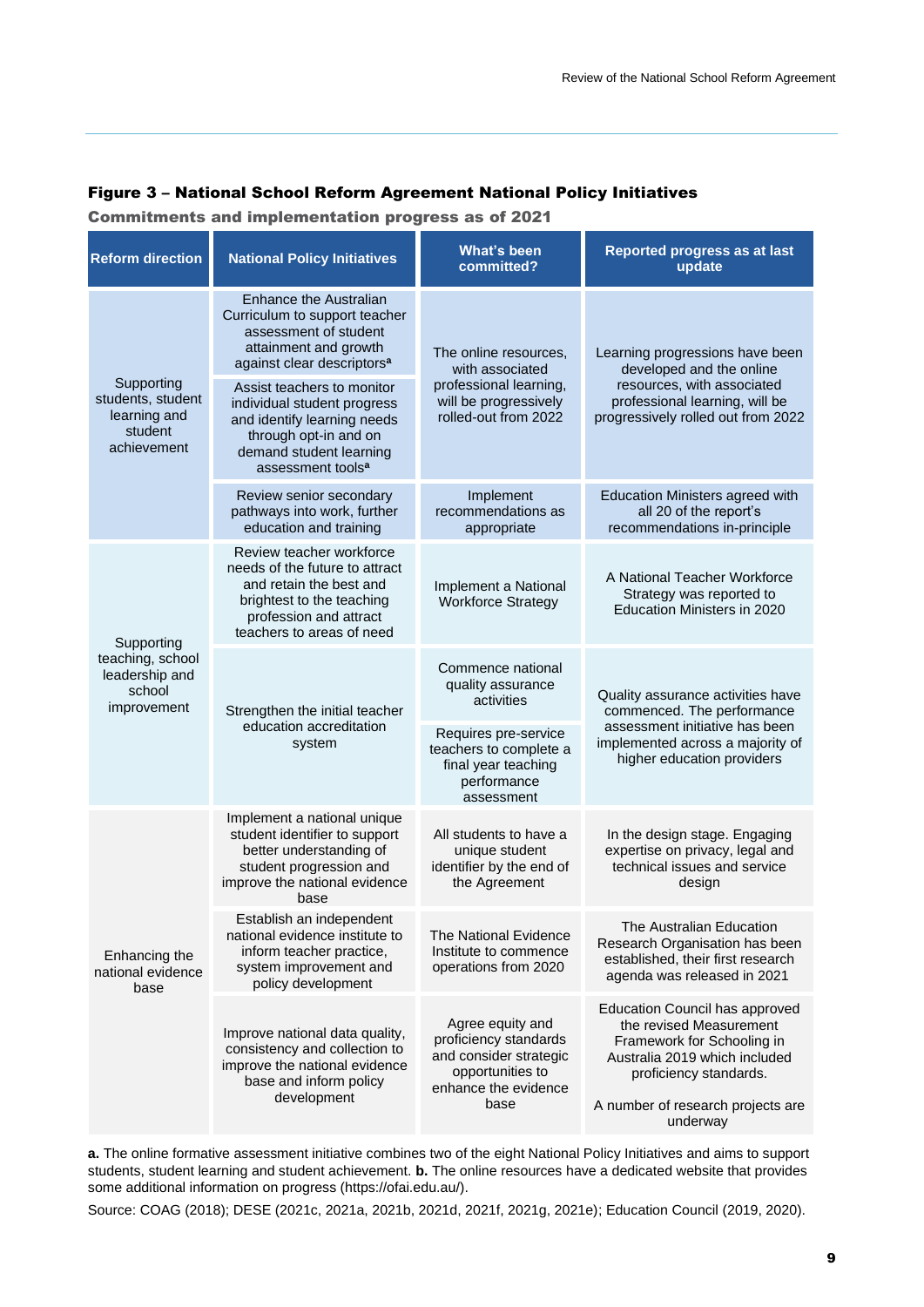## <span id="page-9-0"></span>Assessing appropriateness

Assessments of program appropriateness are typically forward looking. They can be relevant when deciding whether to introduce a new program or when deciding whether to continue with an existing program in its current form (if at all) in light of changes in the broader policy context (Australian Government Department of Finance 2021). One aspect of this review is determining whether the NPIs (in their current form) remain appropriate for addressing key needs and government priorities for schooling (as expressed in the reform directions and outcomes of the NSRA) considering new information or significant changes in the policy context from 2018.

Another closely related issue is identifying the types of new policy initiatives or actions that might be appropriate to include in the next national school reform agreement given that many of the NPIs have met, or are close to meeting, their final milestones.

The Commission proposes that its assessment of the appropriateness of existing and prospective NPIs be guided by three interrelated considerations:

- whether the initiative addresses a clearly defined need or government priority in schooling including the priorities embedded in the outcomes, targets and reform directions in the NSRA
- whether there are clear conceptual, evidence-based links between the priorities and initiatives
- whether the identified need or government priority is best pursued through national collaboration, and whether the NSRA provides the preferred vehicle for that collaboration. Areas often identified as suitable for national collaboration include those where there are shared responsibilities or the 'levers' to drive change sit across multiple levels of government, where there is an opportunity to minimise duplication, and where harmonising approaches across jurisdictions can benefit either the users of the system (students), employees (teachers) or employers (schools/governments).

The Commission will also consider the NPIs as a collective set. In particular it will consider whether, taken together, the actions are reflective of, and proportionate to, the ambition of the NSRA, having regard to the broader policy landscape.

The Commission is interested in a broad range of stakeholder views and evidence on the above matters, particularly the types of initiatives or actions that might be appropriate for the next national school reform agreement. Consistent with the reform directions in the NSRA, these may include initiatives that aim to support students, student learning and student achievement; support teaching, school leadership and school improvement; or enhance the national evidence base.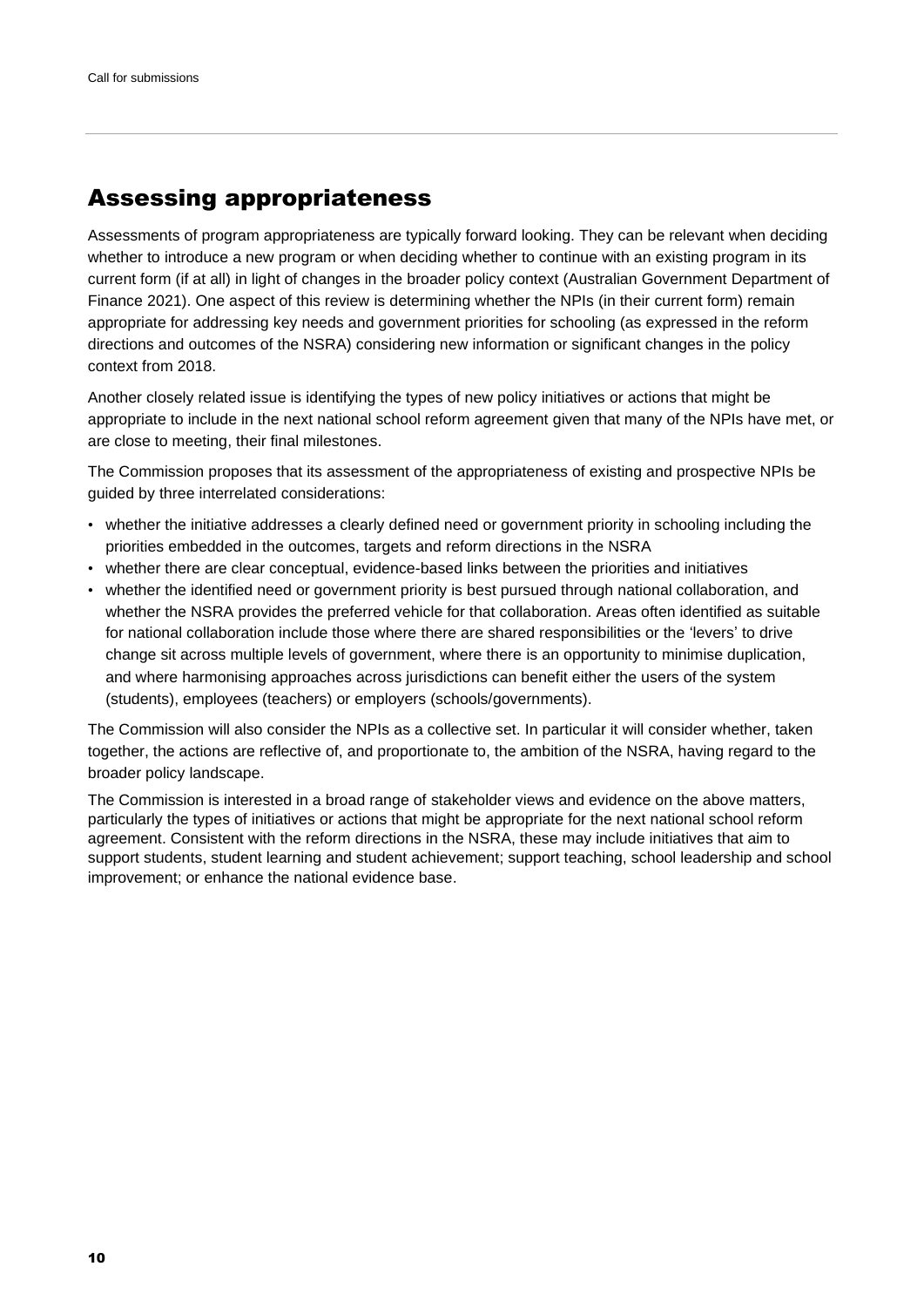#### **Information request 2: Assessing the appropriateness of the National Policy Initiatives**

- a. The NSRA (s. 43) provides some guidance on the nature of national initiatives. Are there other principles that should be applied when identifying NPIs suitable for inclusion in a national agreement? What should these be?
- b. What policy areas are best suited to national collaboration and why? Of those, which are best pursued through the NSRA?
- c. Are there ways to maximise the benefits of national collaboration?
- d. Are the three reform directions supporting students, student learning and student achievement; supporting teaching, school leadership and school improvement; and enhancing the national evidence base — still the best statement of priorities for reforming schools?
- e. Do the NPIs align well with the reform directions and are they the best opportunities for collaborative reform?
- f. Is there any unfinished business associated with implementing the NPIs that would justify including additional actions in the next national school reform agreement?
- g. Are there other initiatives that would better address key needs or government priorities for schooling?
- h. What policy initiatives (or actions) would be appropriate to include in the next national school reform agreement? Why?

## Assessing effectiveness

<span id="page-10-0"></span> $\overline{?}$ 

Effectiveness measures the extent to which a program or activity achieves its stated objective or outcome (PC 2013, p. 6). Assessments of effectiveness are generally backward looking and occur once a program has been operating for sufficient time for its impacts to be evident. Assessments of effectiveness support accountability and help policymakers identify improvements to policy design and delivery.

The Commission proposes assessing the NPIs included in the NSRA against the outcomes, targets and sub-outcomes endorsed by governments in the agreement (figure 1). Many NPIs are in early stages of development, and their effects may not be evident for some time. With this in mind, the Commission will consider whether the NPIs have achieved expected 'intermediate outcomes' (such as States and Territories, schools or teachers using resources from the NPIs) as evidence of progress. However, evidence of impacts on even these intermediate outcomes might be limited and largely qualitative.

The Commission is interested in stakeholder views and evidence on the extent specific NPIs have achieved expected short- or medium-term outcomes (e.g. lifting outcomes for equity cohorts).

The Commission is also interested in any barriers to realising the full benefits of NPIs (including any barriers to implementing the agreed commitments in full). Attachment A outlines the Commission's proposed assessment framework in more detail.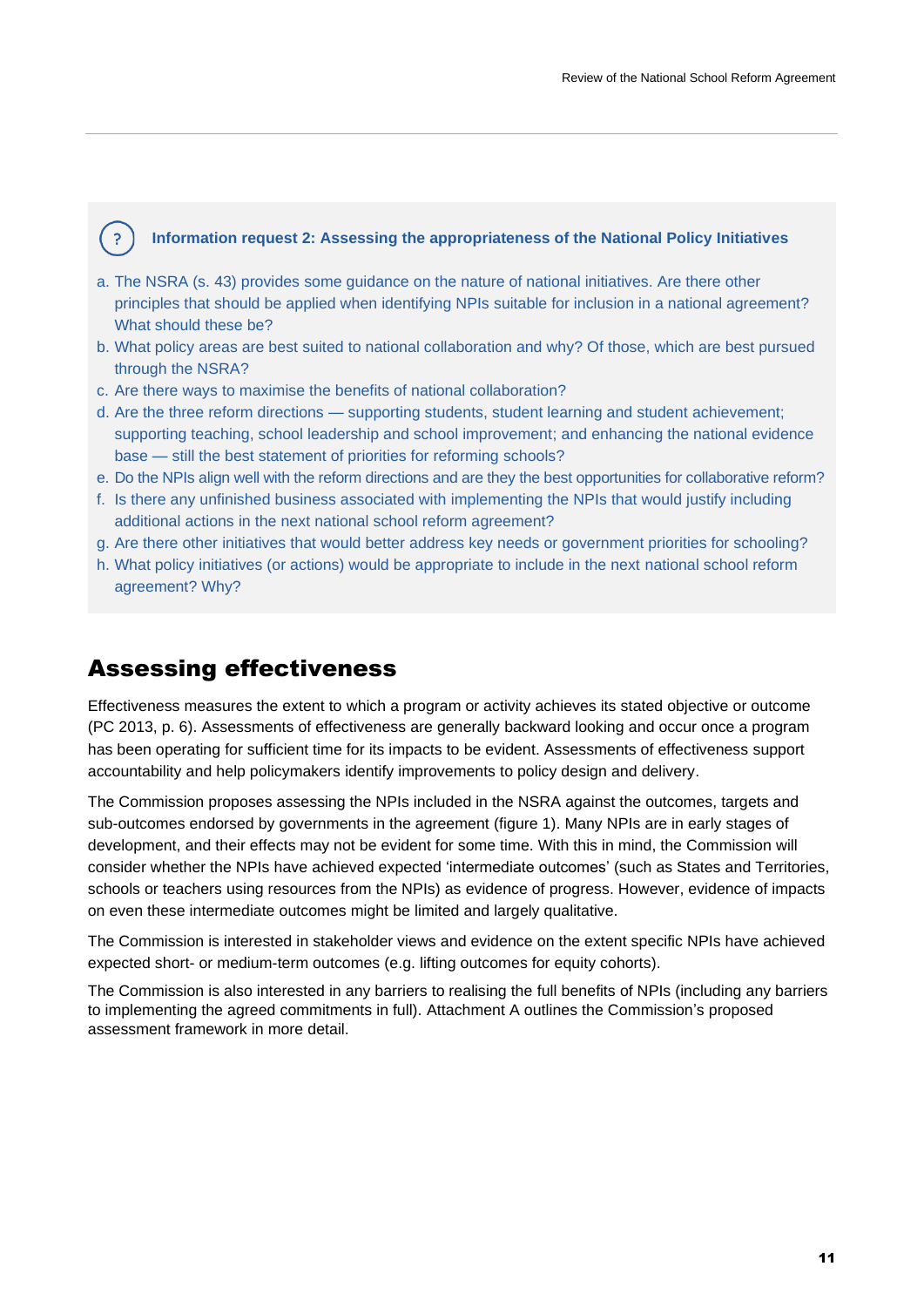<span id="page-11-0"></span>( ? )

#### **Information request 3: Assessing the effectiveness of the National Policy Initiatives**

- a. Is there evidence that the NPIs have achieved expected short- or medium-term outcomes (such as States and Territories, schools or teachers using resources produced by the NPIs)?
- b. Are there any major barriers to realising the benefits of the NPIs (including barriers to finalising implementation)? If so, how could governments address these?
- c. Are the NPIs (likely to be) equally effective for all student cohorts, including equity cohorts, or are more tailored measures required?
- d. Taken as a whole, are the reforms set out in the NSRA likely to improve student outcomes in the future?

# 4. Assessing the National Measurement Framework for Schooling

From 2008, many intergovernmental agreements addressing federal financial relations have had performance frameworks embedded within them as a means of driving reform and service delivery improvements.<sup>5</sup> These performance frameworks typically specify agreed reform actions, outputs, outcomes and objectives, and associated arrangements for publicly reporting on performance or reform progress.

In this context, public performance reporting serves two main purposes:

- to support accountability to the community (including by tracking progress against targets)
- to provide evidence to support future policy design and implementation.

## Assessing appropriateness

In addition to asking the Commission to assess the appropriateness of the Measurement Framework in measuring progress towards achieving the outcomes of the NSRA, the terms of reference also direct the Commission to consider the outcomes of current or planned national data projects and their application, utility and relevance to the NSRA outcomes.

There is a sizeable literature on the design of performance reporting frameworks that will be relevant to assessing the appropriateness of the Measurement Framework. This literature includes guidance specific to Federal Financial Agreements<sup>6</sup>, Commonwealth agencies<sup>7</sup> and education policies both domestically<sup>8</sup> and internationally. 9

<sup>5</sup> These intergovernmental agreements include previous national agreements on education.

<sup>6</sup> For example, the COAG (2011) *[Conceptual Framework for Performance Reporting](https://federalfinancialrelations.gov.au/sites/federalfinancialrelations.gov.au/files/2021-07/conceptual_framework_performance_reporting_feb_11.pdf)*.

<sup>7</sup> For example, the Australian National Audit Office (2020) *Performance Measurement and Monitoring — Developing Performance Measures and Tracking Progress*.

<sup>8</sup> The Education Council (2009) *[Principles and Protocols for Reporting on Schooling](https://acara.edu.au/docs/default-source/corporate-publications/principles-and-protocols-for-reporting-on-schooling-in-australia.pdf?sfvrsn=57674d07_0)*.

<sup>9</sup> OECD (2022) Education Spotlights: *How to Select Indicators that Support the Implementation of Education Policies?*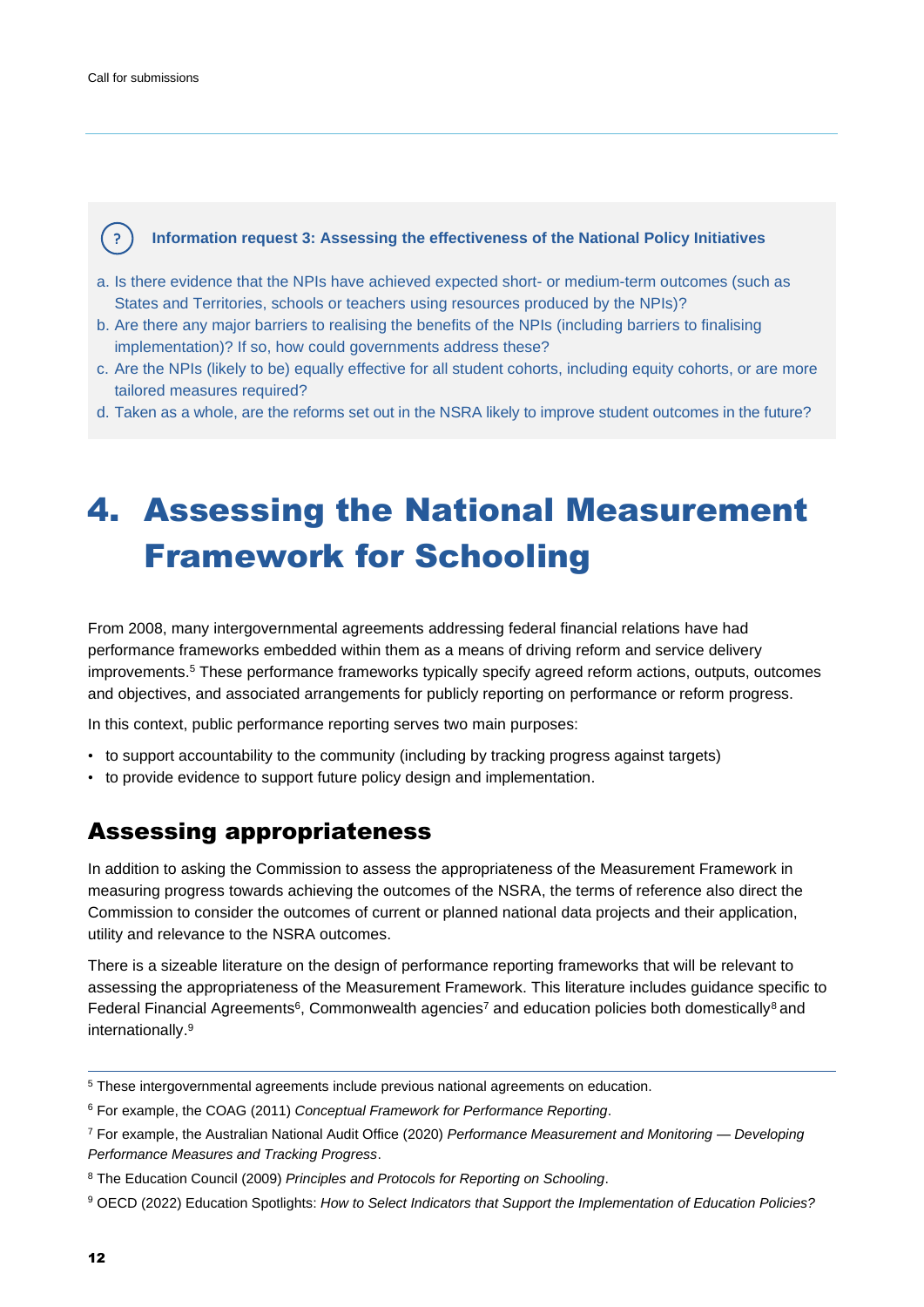## Performance indicators

The core of the Measurement Framework is the schedule of key performance measures.

The schedule of key performance measures in the Measurement Framework is partly aligned with the sub-outcomes in the NSRA. There is some variation around the definition of measures used to track student achievement outcomes. For example, the first NSRA sub-outcome considers the proportion of students in the bottom and top two NAPLAN bands, which differs slightly from the Measurement Framework, which considers students at or above the National Minimum Standard.

A 2021 report by the Australian National Audit Office (ANAO) highlighted areas where governments could better align the Measurement Framework with the NSRA and/or contemporary policy issues in schooling (box 1).

Drawing on the *Performance Measurement and Monitoring* guidance developed by the ANAO, the Commission intends to assess the appropriateness of the Measurement Framework indicators (in measuring progress towards achieving the outcomes of the NSRA) using three criteria:

- Relevant the indicators address a significant aspect of the NSRA's purpose, provide sufficient information to inform the reader about the agreement's progress against objectives, and are clear and concise
- Reliable indicators use and disclose information sources and methodologies that are fit-for-purpose (including as a basis or baseline for measurement or assessment) and are free from bias
- Complete indicators provide a balanced examination of the overall performance story, and collectively address the NSRA's objectives.

The Commission will also consider whether the benefits of developing and implementing more relevant, reliable, and complete indicators outweigh the costs.

The Commission is interested in stakeholders' views on the extent the Measurement Framework provides a relevant, reliable and complete picture of student achievement, engagement and skills acquisition and progress against outcomes of the NSRA. It is also interested in views or information on current or planned national data projects that might be applicable to the NSRA outcomes. The Commission will draw on existing work, including that of the Australian Curriculum, Assessment and Reporting Authority (ACARA), to inform its analysis.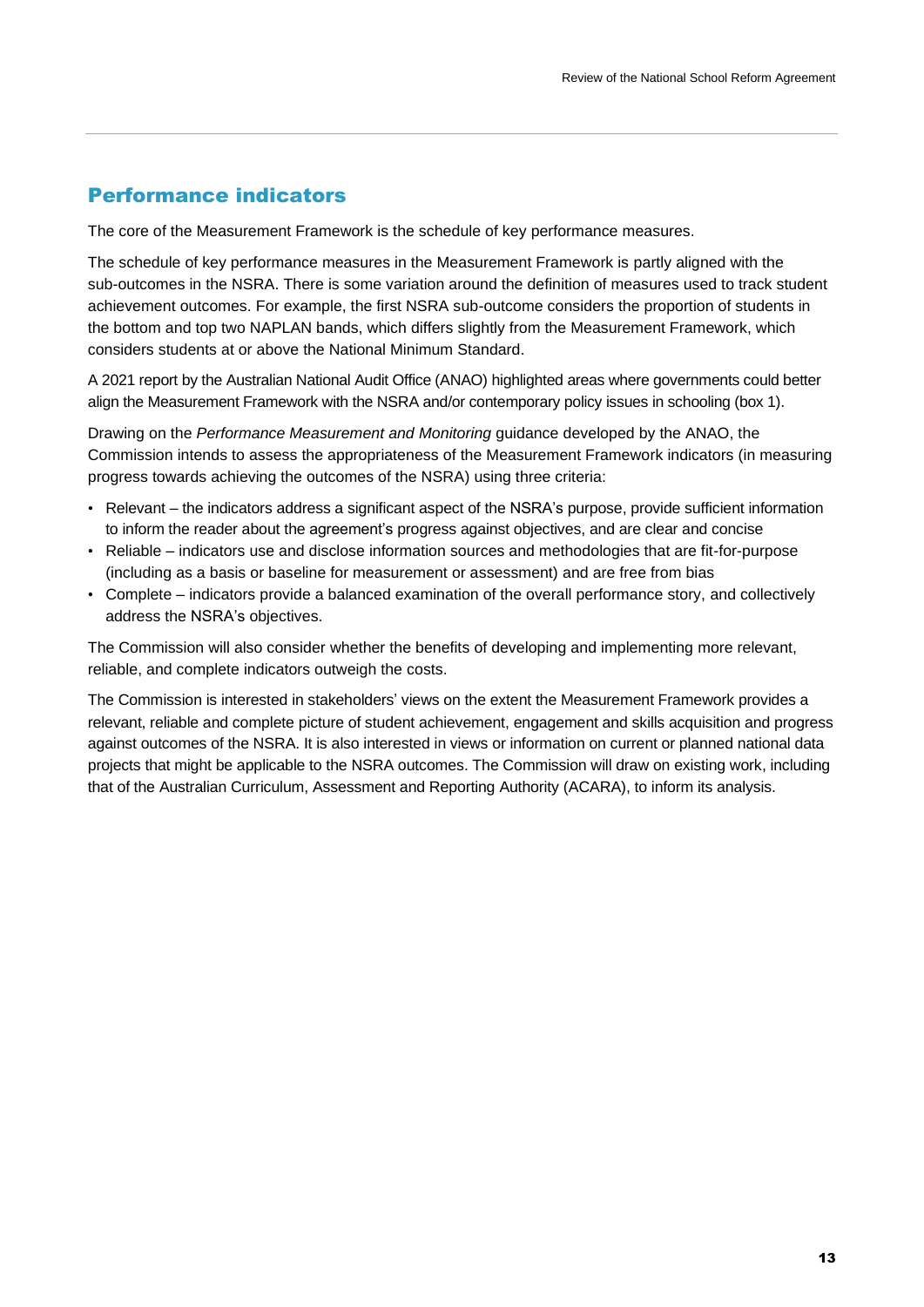#### Box 1 – Previous commentary on the Measurement Framework

#### **ANAO's** *Monitoring the Impact of Government School Funding – Follow up*

In a 2021 follow up review on *Monitoring the Impact of Government School Funding*, the ANAO (2021, p. 51) found the framework for measuring achievement of the NSRA is largely effective. However, it noted the Measurement Framework does not include indicators against some of the NSRA reform directions, in particular those related to teaching and data quality.

The ANAO (2021, p. 55) recommended that:

4.14 The Department of Education, Skills and Employment: (a) ensure that, following the expiry of the National School Reform Agreement in December 2023, any future national agreement on schooling includes clearly defined measures to assess the success of policy initiatives and reform directions; and (b) work with the Australian Curriculum, Assessment and Reporting Authority and jurisdictions to ensure that performance measures to assess the effectiveness of the National School Reform Agreement's reform directions are included in the development of new performance measures for the Measurement Framework for Schooling in Australia

The Department of Education, Skills and Employment agreed in-principle, noting that the contents of such documents need to be agreed by all Australian governments.

The ANAO review noted ACARA had identified the need to develop new measures for the Measurement Framework and review existing ones.

#### **Productivity Commission's** *Mental Health inquiry*

In its 2020 Mental Health inquiry, the Commission recommended the NSRA be updated to include 'improvements in student wellbeing' as one of its outcomes along with the development of associated targets and measures (Action 5.3 — Wellbeing in the Education System) (PC 2020, p. 64).

# ( ?

#### **Information request 4: Measurement Framework and performance indicators**

- a. Does the performance reporting framework in the National School Reform Agreement (NSRA) embody the 'right' mix of objectives, outcomes, targets and sub-outcomes for inclusion in a future agreement?
- b. Do the objectives, outcomes, targets and sub-outcomes in the NSRA align with the aspirations set out in other key documents such as the *Alice Springs (Mparntwe) Education Declaration*?
- c. Does the Measurement Framework for Schooling in Australia provide a relevant, reliable and complete picture of progress towards achieving the outcomes of the NSRA?
- d. Are there performance indicators not included in the Measurement Framework that would help provide a more relevant, reliable and complete picture of student outcomes, both as identified within the NSRA and more broadly?
- e. Are there impediments to governments adopting these indicators (for example, data availability, cost)?
- f. What are some current or planned national data projects that might be relevant to measuring progress against the outcomes of the NSRA?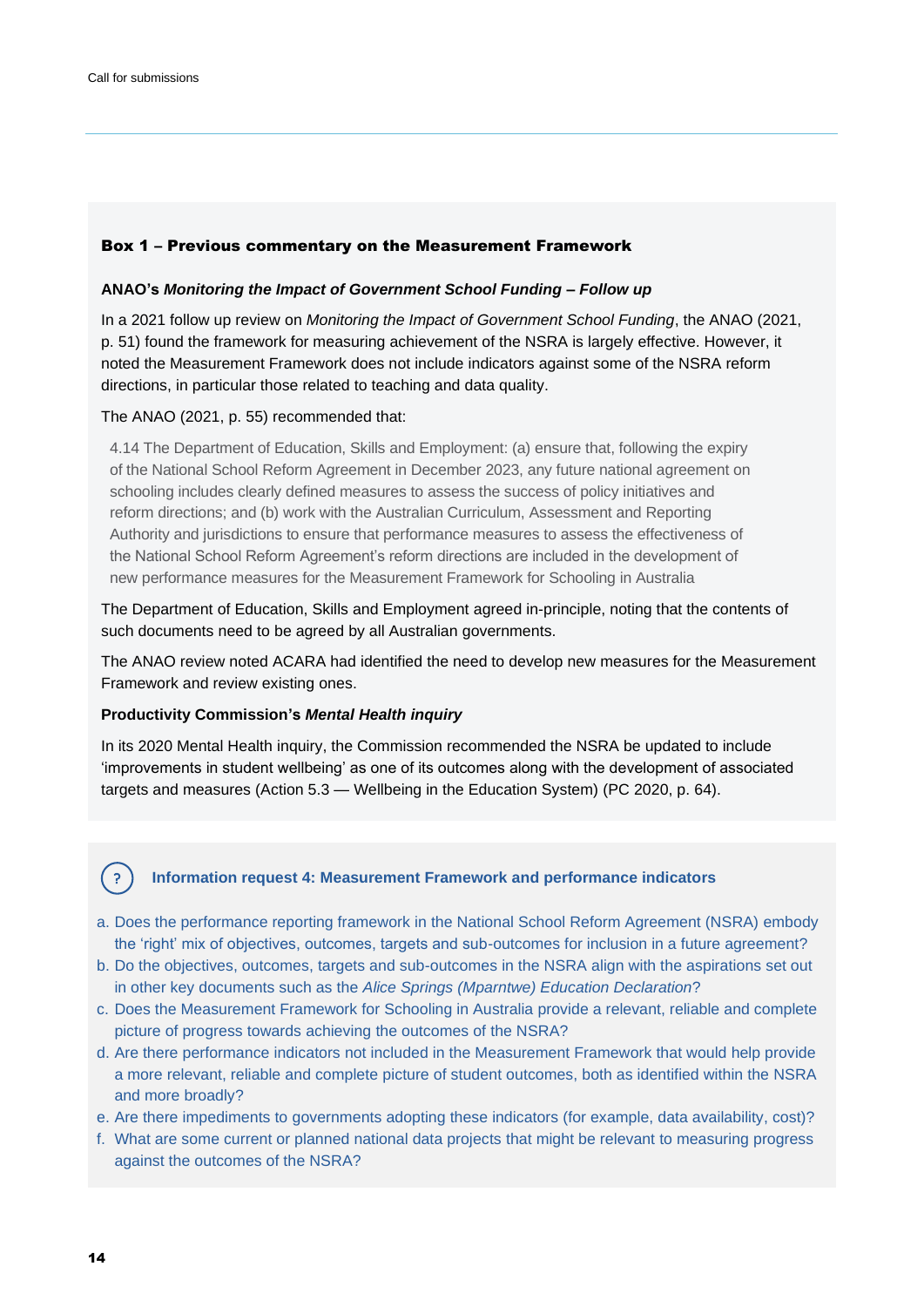## <span id="page-14-0"></span>References

ACARA (Australian Curriculum, Assessment and Reporting Authority) 2020, *Measurement Framework for Schooling in Australia 2020*, Sydney.

ANAO (Australian National Audit Office) 2020, *Performance Measurement and Monitoring — Developing Performance Measures and Tracking Progress*,

https://www.anao.gov.au/work/audit-insights/performancemeasurement-and-monitoring-developing-performancemeasures-and-tracking-progress (accessed 5 May 2022).

—— 2021, *Monitoring the Impact of Government School Funding — Follow-up*, 37, Canberra.

Australian Government Department of Finance 2021, *Set evaluation objectives*, https://www.finance.gov.au/ government/managing-commonwealth-resources/planningand-reporting/commonwealth-performanceframework/evaluation-commonwealth-rmg-130/how-

evaluate/2-set-evaluation-objectives (accessed 9 March 2022). COAG (Council of Australian Governments) 2008, *Melbourne* 

*Declaration on Educational Goals for Young Australians*.

—— 2011, *Conceptual Framework for Performance Reporting*. —— 2018, *National School Reform Agreement*.

—— 2019, *Alice Springs (Mparntwe) Education Declaration*.

DESE (Department of Education, Skills and Employment) 2021a, *Australian Education Research Organisation (AERO)*, Canberra.

—— 2021b, *Improving National Data Quality*, Canberra.

—— 2021c, *National Unique Student Identifier (USI) for School Students*, Canberra.

—— 2021d, *Online Formative Assessment Initiative*, Canberra.

—— 2021e, *Review of Senior Secondary Pathways*, Canberra.

—— 2021f, *Reviewing Teacher Workforce Needs*, Canberra.

—— 2021g, *Strengthening the Initial Teacher Education Accreditation System*, Canberra.

—— 2021h, *Why Did the Australian Government Introduce the Quality Schools Funding Arrangements?*, Canberra.

Education Council 2009, *Principles and Protocols for Reporting on Schooling in Australia*.

—— 2019, *National School Reform Agreement: 2019 Annual Report on Progress in Implementing the National Policy Initiatives*.

—— 2020, *National School Reform Agreement: 2020 Annual Report on Progress in Implementing the National Policy Initiatives*.

Gonski, D., Arcus, T., Boston, K., Gould, V., Johnson, W., O'Brien, L., Perry, L.-A. and Roberts, M. 2018, *Through Growth to Achievement: The Report of The Review to Achieve Educational Excellence in Australian Schools*, Commonwealth of Australia.

OECD (Organisation for Economic Co-operation and Development) 2022, *How to Select Indicators That Support the Implementation of Education Policies?*, OECD Education Spotlights, Paris.

PC (Productivity Commission) 2013, *On Efficiency and Effectiveness: Some Definitions*, Staff Research Paper.

—— 2020, *Mental Health*, Report no. 95, Canberra.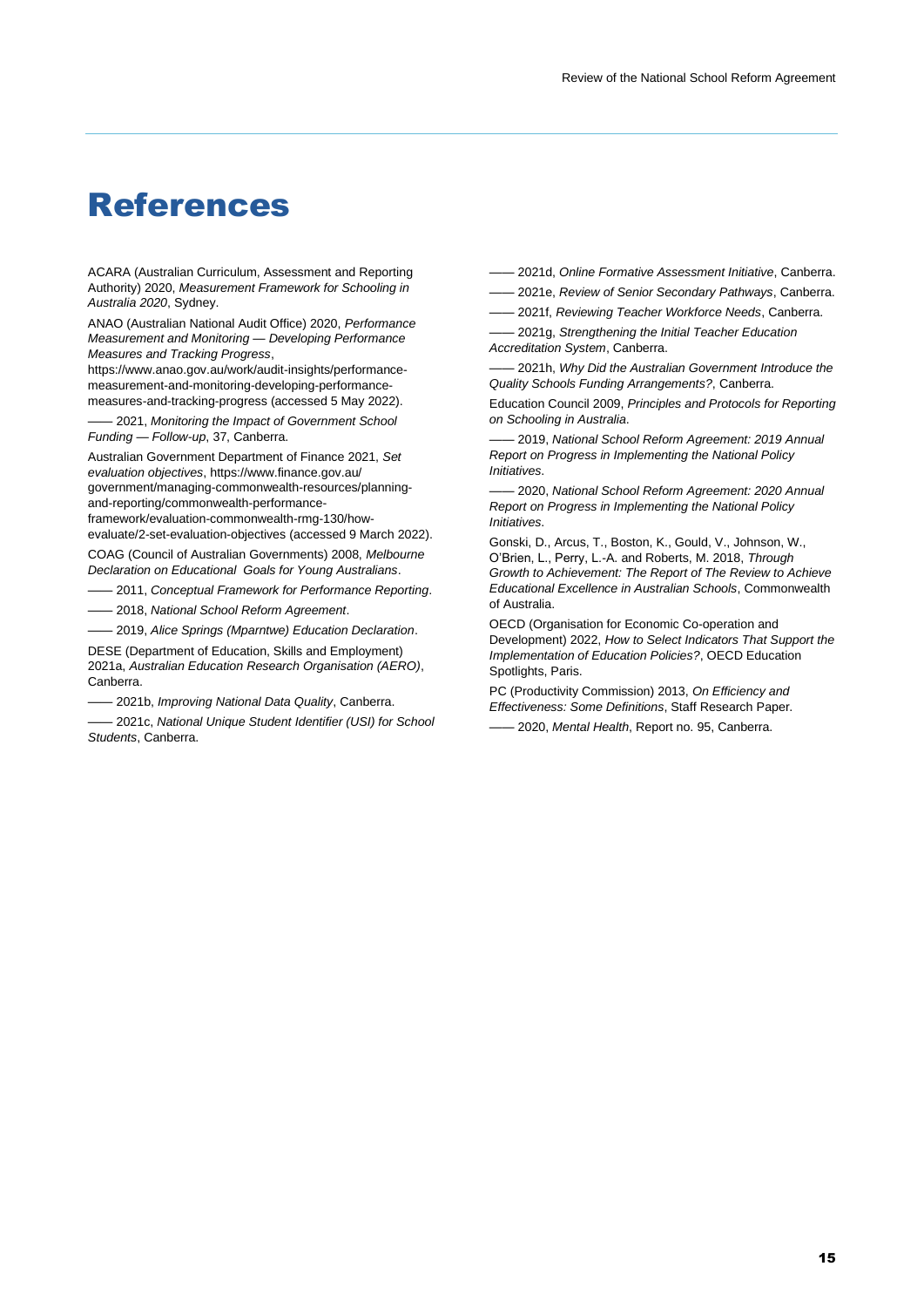# <span id="page-15-0"></span>A. Assessment framework

Figure 4 summarises the Commission's approach to defining and assessing appropriateness and effectiveness of the NPIs. For both types of assessment, a clear articulation of how the activities undertaken as part of the NPIs will lead to the desired NSRA outcomes (sometimes referred to as the 'theory of change' or 'program logic') can be highly valuable. For example, it can promote a common understanding of the purpose of the NPIs and help identify relevant data sources and evidence. The example is highly stylised, simplified and illustrative. The rest of this attachment provides further details.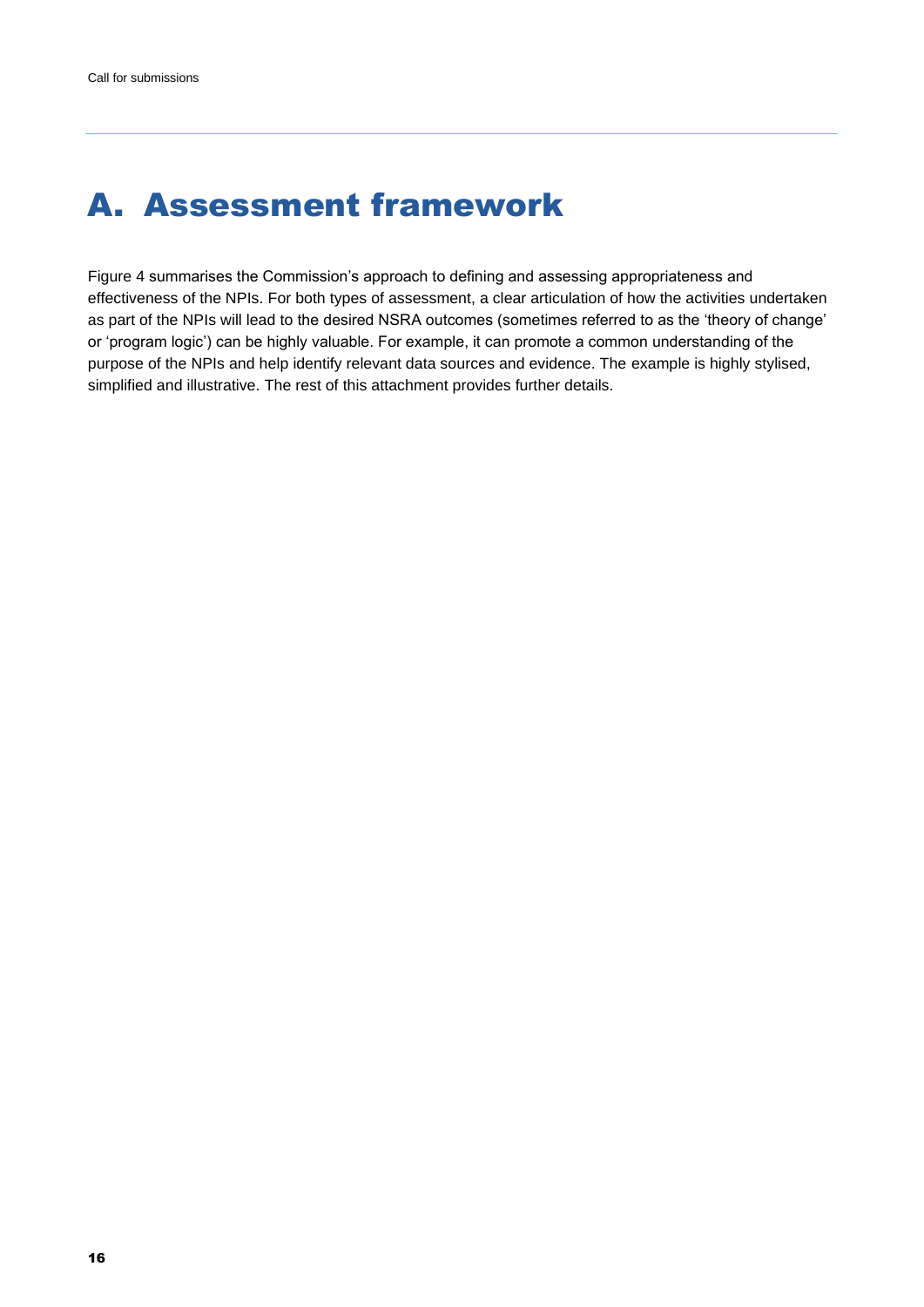

#### Figure 4 – Approach to defining and assessing appropriateness and effectiveness

Source: adapted from various guidelines, including Australian Government Department of Finance (2021).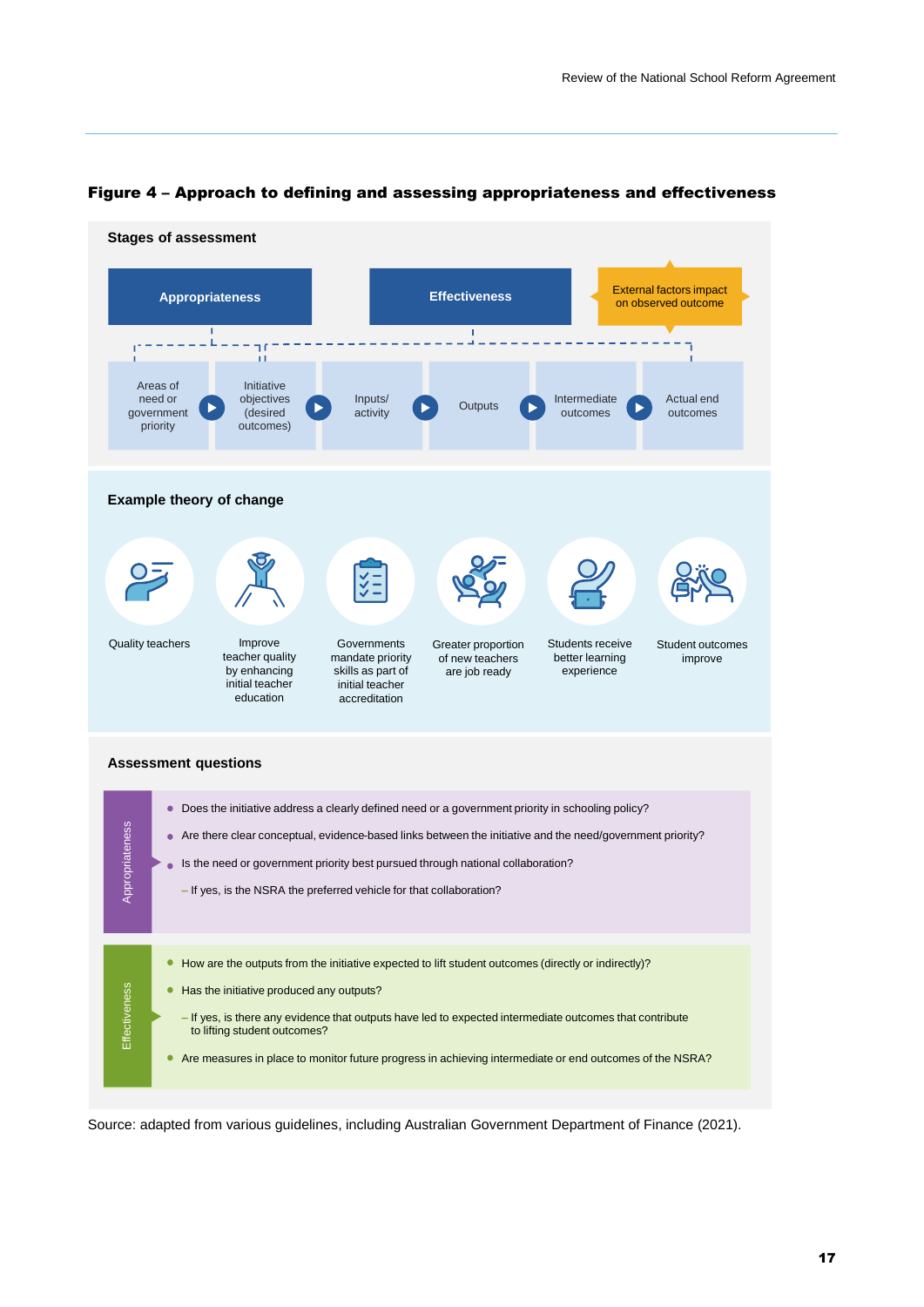# <span id="page-17-0"></span>B. Terms of reference

I, Josh Frydenberg, Treasurer, pursuant to Parts 2 and 4 of the *Productivity Commission Act 1998*, hereby request that the Productivity Commission undertake a review of the National School Reform Agreement.

## **Background**

The National School Reform Agreement (NSRA) is a joint agreement between the Commonwealth, states and territories to lift student outcomes across Australian schools. The NSRA outlines a set of strategic reforms in areas where national collaboration will have the greatest impact, builds on current national reform efforts, complements state and territory leadership and supports local implementation. Ongoing implementation of these shared commitments remains a condition of funding under the *Australian Education Act 2013* (Cth) (Act).

The objective of the NSRA is that Australian schooling provides a high quality and equitable education for all students. The NSRA sets out long-term national outcomes for school education in Australia and national targets and sub-outcomes to track progress. To achieve these outcomes, the NSRA sets out three reform directions which are supported by eight national policy initiatives as well as bilateral agreements specific to each state and territory.

The Measurement Framework for Schooling in Australia, including the schedule of key performance measures, provides the basis for Australian education ministers to report to the community on the performance of schooling, in accordance with the Education Goals for Young Australians as expressed in the *Alice Springs (Mparntwe) Education Declaration*.

## Scope of the review

In undertaking the review, the Commission should assess, as required under section 29 of the National School Reform Agreement:

- 1. the appropriateness of the National Measurement Framework for Schooling in Australia in measuring progress towards achieving the outcomes of the NSRA.
- 2. the effectiveness and appropriateness of the National Policy Initiatives outlined in Part 3 of the NSRA, recognising that national reform takes time to implement and mature, and for the effects of nationally coordinated reform efforts to materialise.

In the context of the National Measurement Framework for Schooling in Australia, consideration should be given to current and planned measures and data projects, and their application, utility and relevance to NSRA outcomes.

Section 30 of the NSRA expressly provides that the review will not include any assessment of compliance with section 22A of the Act.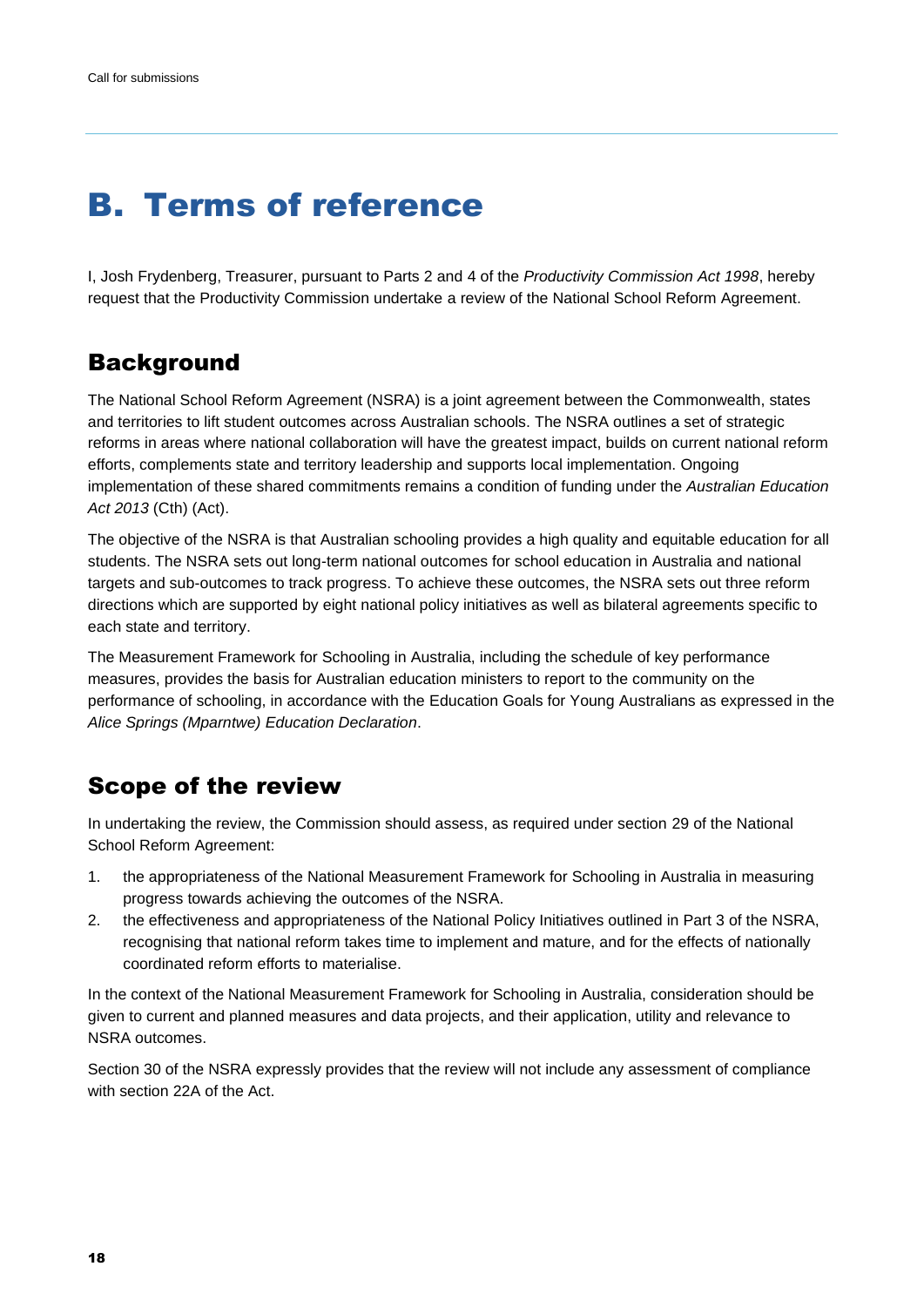## <span id="page-18-0"></span>Process

The Productivity Commission should consult broadly and extensively, including with all parties to the NSRA as well as the Catholic and independent school sectors, and key education entities such as the Australian Curriculum, Assessment and Reporting Authority, the Australian Institute for Teaching and School Leadership, the Australian Education Research Organisation and Education Services Australia.

As managers of the largest school systems, states and territories will have broad and deep insights into the impacts of the National Policy Initiatives and National Measurement Framework on students, schools and systems. In recognition of the role of states and territories, appropriate weight should be given to their feedback.

The Commission should provide a final report no later than 31 December 2022 to allow time for the review's findings to inform the development of the next national agreement. The Commission will present the findings of the review to Education Ministers prior to publication. Within the scope set out above and at Section 29 of the NSRA, the final report should include recommendations to inform the design of the next intergovernmental school reform agreement and improvements to the National Measurement Framework for Schooling in Australia.

**The Hon Josh Frydenberg MP** Treasurer

[Received 7 April 2022]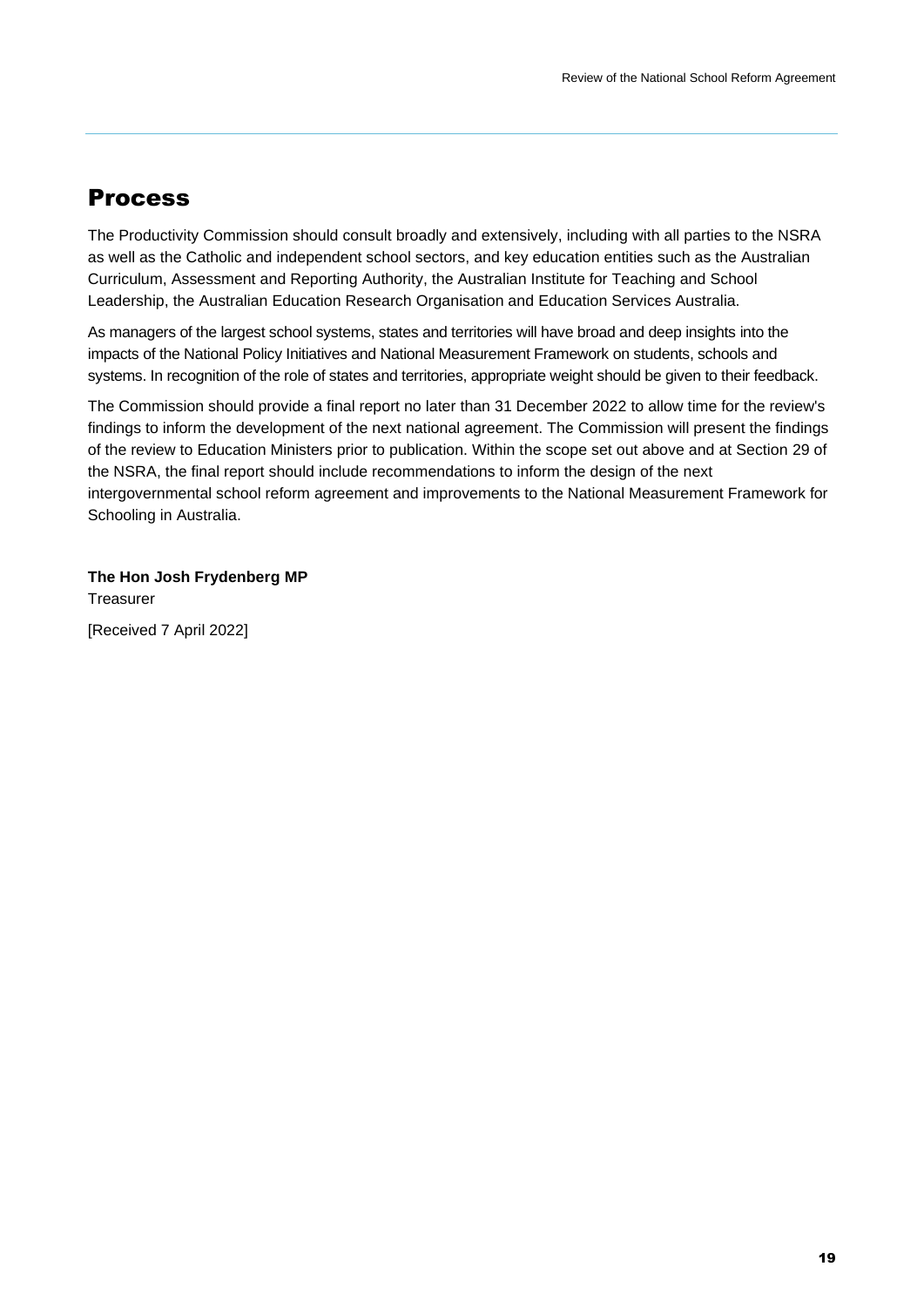## <span id="page-19-0"></span>C. How to make a submission

## How to prepare a submission

Written submissions may range from a short comment outlining your views on a particular topic to a much more substantial document covering a range of issues. Where possible, you should provide evidence, such as relevant data and documentation, to support your views.

### Publishing submissions

- Each submission, except for any attachment supplied in confidence, will be published on the Commission's website shortly after receipt, and will remain there indefinitely as a public document.
- The Commission reserves the right to not publish material on its website that is offensive, potentially defamatory, or clearly out of scope for the inquiry or study in question.

## Copyright

- Copyright in submissions sent to the Commission resides with the author(s), not with the Commission.
- Do not send us material for which you are not the copyright owner such as pictures, photos and newspaper articles – you should just reference or link to this material in your submission.

### In confidence material

- This is a public review and all submissions should be provided as public documents that can be placed on the Commission's website for others to read and comment on. However, information which is of a confidential nature or which is submitted in confidence can be treated as such by the Commission, provided the cause for such treatment is shown.
- The Commission may also request a non-confidential summary of the confidential material it is given, or the reasons why a summary cannot be provided.
- Material supplied in confidence should be clearly marked 'IN CONFIDENCE' and be in a separate attachment to non-confidential material.
- You are encouraged to contact the Commission for further information and advice before submitting such material.

## **Privacy**

- For privacy reasons, all **personal** details (e.g. home and email address, signatures and phone numbers) will be removed before they are published on the website.
- You may wish to remain anonymous or use a pseudonym. Please note that, if you choose to remain anonymous or use a pseudonym, the Commission may place less weight on your submission.

## Technical tips

- The Commission prefers to receive submissions as Microsoft Word (.docx) files. PDF files are acceptable if produced from a Word document or similar text based software. You may wish to search the Internet on how to make your documents more accessible or for the more technical, follow advice from Web Content Accessibility Guidelines (WCAG) 2.0: https://www.w3.org/TR/WCAG20/
- Do not send password protected files.